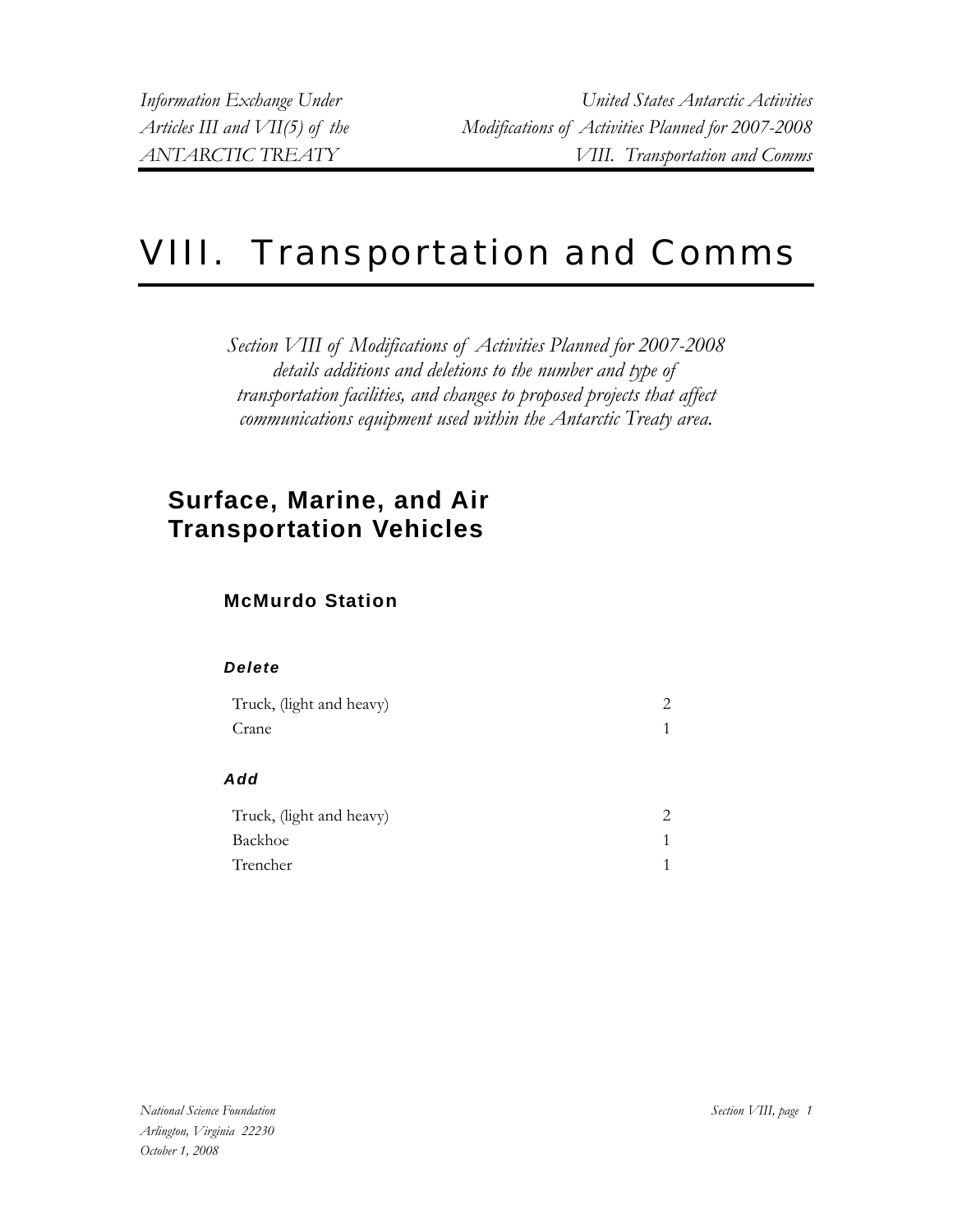#### **Amundsen-Scott South Pole Station**

| Delete                                     |        |
|--------------------------------------------|--------|
| Motor Toboggans                            | 1      |
| <b>Tractor Crawler</b>                     | 2      |
| Add<br>Front Loader, tracked<br>Snow Plane | 1<br>1 |

### **Description of Communications Facilities**

#### **McMurdo Station**

McMurdo Station NASA 7.2 meter antenna is in operation while the 11 meter antenna is being upgraded**.**

### **South Pole Station**

SPTR II Communications antenna pad and base steel started construction in FY08 with completion scheduled in FY09.

### **Palmer Station**

Upgraded the satellite system from 768Kbs to 1.544Mbs, it is on Intelsat 707, but provided by AT&T. Replaced the Sunair HF radio, with a ICOM M802